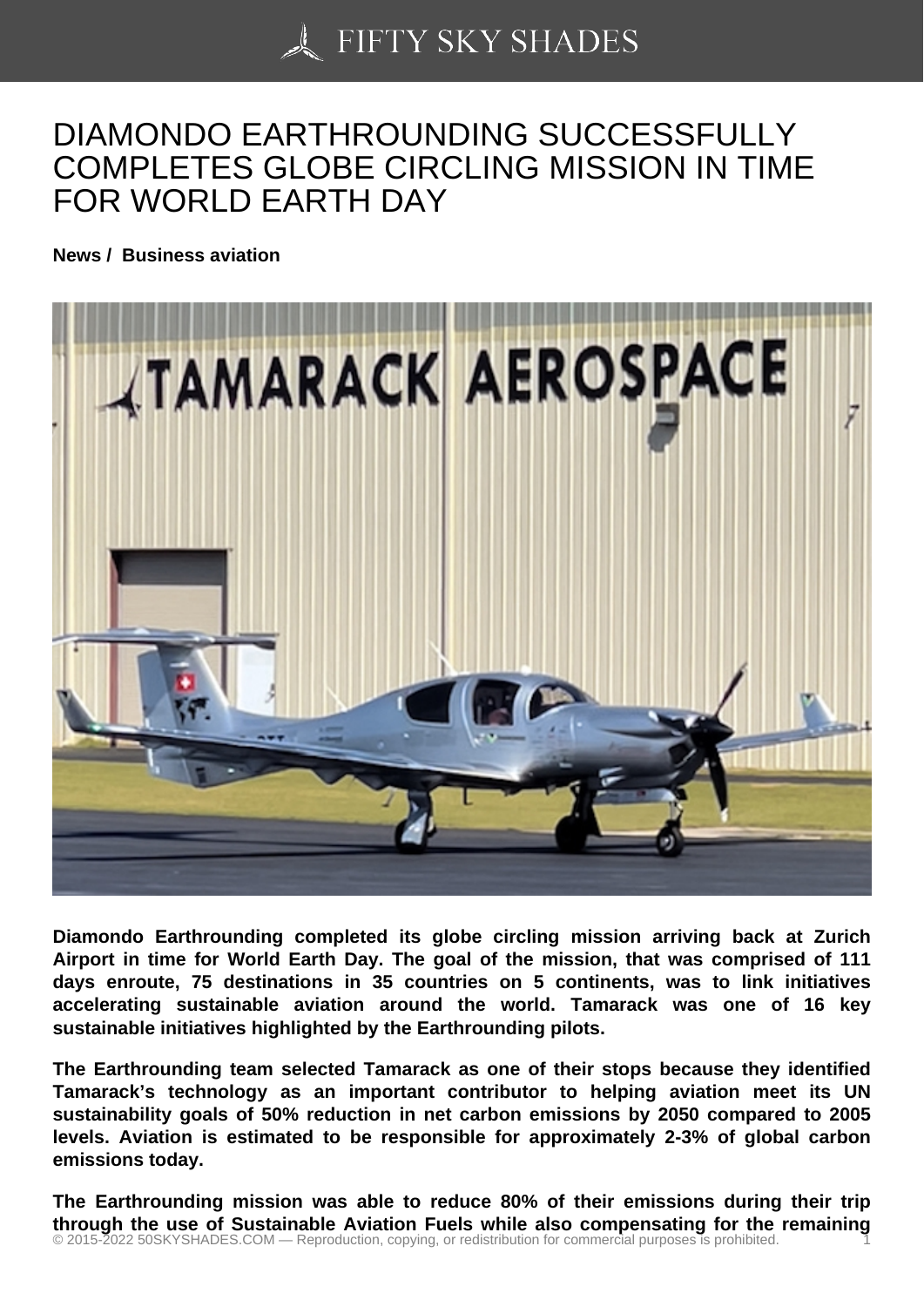initiative, funded by donations, and led by Robin Wegner, a Swiss Air Force helicopter pilot and Matthias Niederhauser, an aviation consultant.

"World Earth Day is an important day for Tamarack Aerospace and we were very excited to be selected to participate in the Earthrounding sustainability initiative. The event shined a spotlight on the current state of aviation and the environment, and why the aviation industry must act on climate change now while longer-term solutions are being developed. Tamarack's technology is here and available right now and we hope all aviators do what they can as soon as they can for sustainable aviation," according to Jacob Klinginsmith, President of Tamarack.

"A highlight of our mission was to stop at Tamarack's Transformation Center at Aiken, South Carolina and see the installation of an Active Winglet on a Cessna CitationJet. The fuel savings from the modification and Tamarack's technology is a powerful example of how aviation should be actively reducing fuel consumption and using innovative technology to reduce or eliminate the carbon footprint on our planet," said Niederhauser

As demonstrated in Tamarack's Aviation Sustainability Initiatives white paper, Tamarack's patented Active Winglet is a scientifically proven and game-changing technology. Tamarack's SMARTWING™ technology provides multiple performance and sustainability supporting benefits, including up to 33% increased ran[ge in modified aircraft and the abil](http://link.mediaoutreach.meltwater.com/ls/click?upn=-2FXlsGoSIOpvzjqkGiVcTC3xg6CKu278GIEHkZrMeVQMI-2FlZEJ8TNjzgO7mHjR5QcddBla7YscipyLxw-2FJRUOY7xPVF1jxd1CnOEXhZGrZYPJxvflbTVGWimoBtGq4KVjr9ZCopb6Ws4U3rftAzrfiMWOLqOmv6yd6pT46P6vZQN0BMDOM4BnnKFmdTX9ZFXHxVXYCDGEp0PbQmYPG-2FUPLQ-3D-3D0_9S_wVU3sWPqD-2BJ862OfyV2Ojj-2FPtQPiz-2F4sNV3lh5c9p1tAJsg96vLSFpNFZJgJs-2B3-2BVy1H9Z31QhWm-2BmNwqabqgPn7a4-2By-2BSvT256vz6PUH5ttJzY4LZS3UZx4d0wHsiJYhuUVPFIJq4tmU-2BL9TE-2FyXGC8T5jaSe5RcYvaYHutrdVV4TobvEX94gqVckx17qR2c0kWrz8WEH0zn0ZYnfAYn1kNCwWCA1nHVChdrMBTCqBxSZveyVonsIwhglHDthfY2b2Mkkkj-2FH7m2p4U5lw4TkuU2HgQRftrj36W765017bzDjYMpx9HvAN-2BqFqzWwyakMYabW3OvcKrsenVkCz-2BKUzGVpvv5LSfis1jwYGN3fZQJuP2y1Hw66zPAz8qoXHY)ity to reach optimum altitude without a step climb in under 30 minutes, while also reducing noise pollution. The technology allows for more non-stop missions and smoother rides than, for instance, other flat-wing CitationJets are capable of offering. The SMARTWING™ technology modifies an aircraft's wingtips and features autonomous and almost instant predictive and reactive load alleviation.

23 APRIL 2022